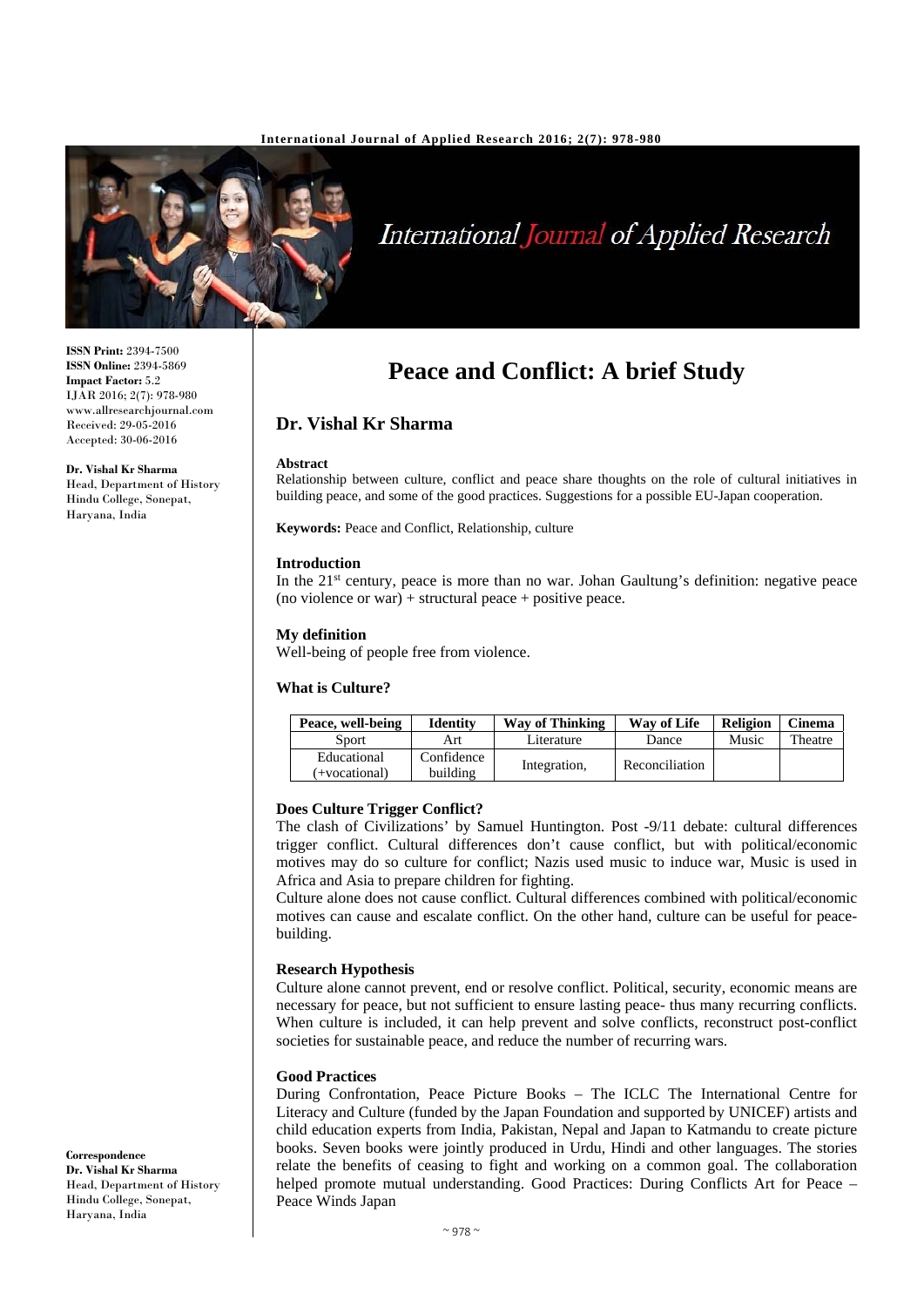# **Objectives**

Support Kurdish artists, promote peace and exchange, boost understanding of peace by easing fear of the military border. Ten artists painted pictures expressing their ideas about peace on rock faces, created peace symbols in a plaza, and painted a former checkpoint, making it a symbol of peace. Checkpoint soldiers joined in the painting. Provided stimulation and networks; the area is now a people's park. Artists and visitors sense an aura of peace. Good Practices: During Post Conflict Peace-keeping Manga Stickers & Water Tanks – JSDF When hostilities end, troops are sent to keep peace, help in reconstruction and distribute humanitarian aid. The troops are often feared, but culture can help heal local distrust. Japan Self-Defense Force troops, deployed to Iraq to distribute water, placed anime character Captain Tsubasa (Captain Masjid there) stickers on their water tanks. The children's reduced fear had an impact on the community. Good Practices: During Post –Conflict Peace –keeping Drama Workshop in Aceh The JF drama workshop catered for 30 children with no contact with peers in other areas. The aim: care of traumatized Children. The program encouraged cooperation so the children could open their minds and begin to think of the future. The process of mutual understanding was born through activities: writing scripts, music, lyrics; making the sets. The groups gradually understood that 'the enemy' had also suffered and been victimized.

# **Cultural Initiatives in Pace Building**

**PEACETIME** 

| Objectives: Make individuals and communities able to resist             |  |  |  |  |
|-------------------------------------------------------------------------|--|--|--|--|
| adverse effects of conflict.                                            |  |  |  |  |
| Functions: Build confidence, capacity                                   |  |  |  |  |
| Activities: Cultural exchanges concerts, etc.                           |  |  |  |  |
| <b>DURING CONFORMATION</b>                                              |  |  |  |  |
| Objective: Coexistence                                                  |  |  |  |  |
| Functions: Confidence building to ease conformation; neutralize         |  |  |  |  |
| and resolve confrontation; neutralize and resolve conformation          |  |  |  |  |
| (encourage mutual understanding, build tolerance and trust); seek to    |  |  |  |  |
| integrate communities.                                                  |  |  |  |  |
| Activity: Publish picture books, support libraries.                     |  |  |  |  |
| DURING CONFLICT                                                         |  |  |  |  |
| Objective: Cushion shock of conflict survivors                          |  |  |  |  |
| Functions: Tackle feeling of loneliness, hopelessness; give concern     |  |  |  |  |
| of international community; give hope try to reduce stress of those     |  |  |  |  |
| experiencing conflict; show the world the inhumanity of conflict        |  |  |  |  |
| areas.                                                                  |  |  |  |  |
| Activity: Theatre, exhibits, firm making and other pursuits.            |  |  |  |  |
| POST-CONFLICT PEACEKEEPING                                              |  |  |  |  |
| Objective: Peaceful Coexistence                                         |  |  |  |  |
| Functions: use culture as catalyst for accepting aid teams; heal        |  |  |  |  |
| trauma; reintegrate into local community those isolated by conflict     |  |  |  |  |
| (ex-soldiers, gang members)                                             |  |  |  |  |
| Activity: Sport, cultural pursuits, animation, vocational training etc. |  |  |  |  |
| POST-CONFLICT RECONSTRUCTION                                            |  |  |  |  |
| Objective: Encourage cooperation among conflict survivors               |  |  |  |  |
| Functions: Build trust; integrate conflict participants; have therapy   |  |  |  |  |
| affected by conflict; build confidence;<br>support<br>for<br>those      |  |  |  |  |
| democratization; build hope; rebuild identities                         |  |  |  |  |
| Activity: Multi-ethnic orchestras, art workshops, support resuming      |  |  |  |  |
| traditional handicrafts etc.                                            |  |  |  |  |
| POST-CONFLICT PEACE CONSOLIDATION                                       |  |  |  |  |
| Objective: Mutual empowerment                                           |  |  |  |  |
| Functions: Reconciliation among conflict parties, multi-cultural        |  |  |  |  |
| coexistence.                                                            |  |  |  |  |
| Activity: Promote self-expression, cultural exchange, education         |  |  |  |  |
| aimed at ethnic reconciliation and consistence; network etc.            |  |  |  |  |

# **Good Practices**

During Post- Conflict Reconstruction A Multi-ethnic Orchestra Before the war, Pristina had an integrated orchestra of Serbs, Albanians, and Croats. Since the war, it comprises only Albanians. Mr. Toshio Yanagisawa, conductor of the Kosovo Philharmonic, formed the multiethnic Balkan Chamber Orchestra with musicians from conflict regions.

The Japan Foundation supports the project that aims to integrate ethnic groups from the former Yugoslavia. Good Practices: During Post –Conflict Reconstruction Traditional handicrafts (Japan Foundation) A team was sent to Istalif, a village in Afghanistan known for its ceramics, The kilns had been destroyed by the Taliban. Potters from Istalif were invited to Japan for training. As they worked at their wheels, the Afghan potters recalled the Istalif ceramic tradition and regained confidence. After returning home, they again made pottery and created new designs. They reopened shops with a view to earning an income. A network developed between the Japanese and Afghan Potters, as well as potters who visit Japan from other counties.

Good Practices: During Post – Conflict Reconstruction Roadside Theater (Save the Children Japan) Roadside theatre in Bamiyan, Afghanistan, highlighted the importance of education.

## **Goal**

Increase the number of children going to school. Youths put together their own groups write and perform their own scenarios. Performances are staged at schools and open village areas. The potpies are related to the daily lives of the people: appeals for school attendance, the importance of reading and writing.

Good Practices: During Post –Conflict Consolidation of Peace Integrated Education through IT (JICA) JICA is promoting IT education to help consolidate peace and ethnic reconciliation in Bosnia-Herzegovina.

It is helping integrate the separate Muslim, Serb and Croatian education by writing textbooks, installing computers.IT education has no points of historical ethnic contention and is popular with youths. The extracurricular course makes it available to many students. Three ethnic/religious groups have been set up; the textbook is used throughout Bosnia at the request of the local government.

# **Nexus between Peace and Culture**

Nexus activities by international actors can be effective in peace-building if integrated with other measures.

The activities enable: people in conflict areas to build new identities that tolerate, respect other cultures; people to experience multicultural coexistence, different cultural groups to work together and to create a future together.

Functions of culture for peace: Culture can be a catalyst and facilitator for social capital formation. (Robert Putnam, Making Democracy Work, 1993)

Culture can transform violence into peace. Cultural factors are important for peace-building.

### **Conclusion**

Peace-building/conflict resolution is an area promising for EU and Japan to collaborate. In addition to cooperation in SSR, economic development etc, there is a room on cultural initiatives, sharing good practices, theories and challenges. Possible EUNIC + Japan cooperation.